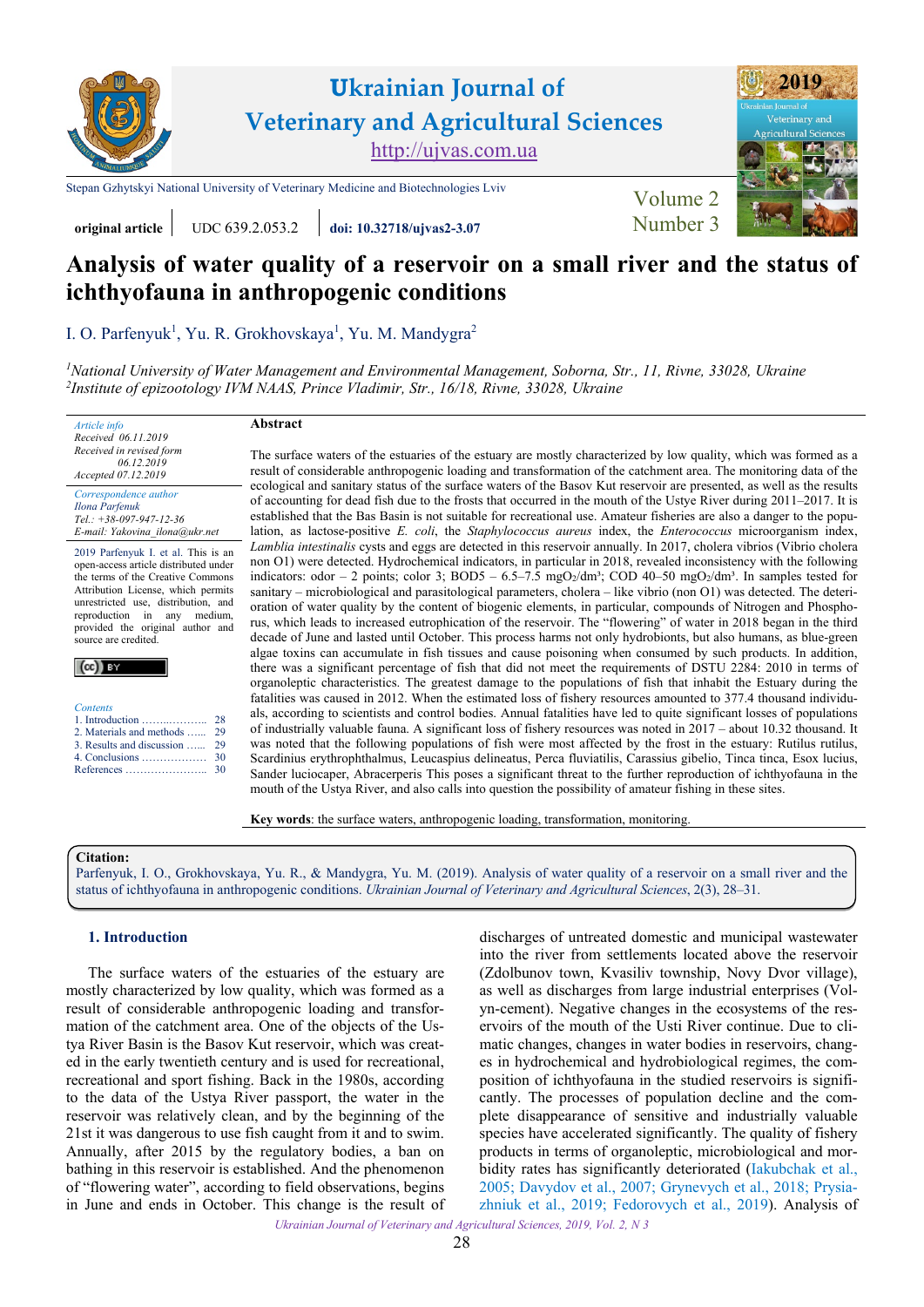<span id="page-1-0"></span>literature and scientific sources has shown that the ecological status of the reservoir is threatening and poses a danger not only to the biota of the reservoir but also to human health ([Klymenko & Hrokhovska, 2006;](#page-3-0) [Klymenko et al.,](#page-3-0) [2016;](#page-3-0) [Hrokhovska, 2017; Hrokhovska & Konontsev, 2018](#page-2-0)).

*The purpose* of the work was to analyze the water quality of the reservoir on a small (middle river according to the Water Framework Directive) river and to study the status of ichthyofauna in anthropogenic conditions.

# **2. Materials and methods**

Investigations were carried out in certain estuaries of the Usti River and Basov Kut reservoir according to certain methods.

Hydrochemical, sanitary – microbiological and parasitological parameters were investigated by specialists of Rivne laboratory center. In addition, data from the reports of the Main State Directorate of Conservation, Use and Reproduction of Aquatic Living Resources and Regulation of Fisheries in Rivne Region were used.

The results were processed using Microsoft Excel software.

# **3. Results and discussion**

In 2014, an Association Agreement between Ukraine and the European Union was signed, which obliged Ukraine to introduce European standards in the field of water resources

#### **Table 1**

Characteristics of surface waters of the Basov Kut reservoir

management, water protection and pollution control, in particular to introduce the provisions of the EU Water Framework Directive into the Water Code of Ukraine, in general, the practice of water resources management in Ukraine [\(Khilchevskyi & Hrebin, 2017\)](#page-3-0).

However, the provisions of the WFD are not designed for the critical ecological status of most of our country's water bodies. Therefore, in order to assess the ecological status of the surface waters of river basins, it is necessary to take into account the sanitary and hygienic indicators, which will make it possible to comprehensively assess the state of the object and determine the degree of danger to the population.

In 2017, the Ministry of Health of Ukraine initiated the creation of a draft order approving the hygiene standards for water quality of water bodies to meet drinking, household and other needs of the population (in accordance with Article 18 of the Law of Ukraine "On Ensuring Sanitary and Epidemic Well-Being of the Population"). And submitted for state registration to the Ministry of Justice of Ukraine.

According to this project, the Bas Basin belongs to the second category of water use. We conducted an analysis of the conformity of surface water quality of the Basov Kut reservoir with the requirements of "Hygienic water quality standards of water bodies for meeting drinking, household and other needs of the population" according to the indicators determined by the Rivne Regional Laboratory Center. The results of the analysis according to the data of Rivne Oblast Laboratory Center are presented in Table 1.

| Indicators                           | 2013           | 2016           | 2017                             | Normative                                   |
|--------------------------------------|----------------|----------------|----------------------------------|---------------------------------------------|
| Scent                                | Responds       | Responds       | Not Responsive<br>(5 Years Over) | less than 1 point is detected<br>directly   |
| Hydrogen pH                          | Responds       | Responds       | Not Responsive                   | $6.5 - 8.5$                                 |
| Mineral composition                  | Responds       | Responds       | Відповідає                       | $\leq 1000$ mg/dm <sup>3</sup>              |
| Dissolved oxygen                     | Responds       | Responds       | Not Responsive                   | $> 4$ mg/dm <sup>3</sup>                    |
| Pathogens                            | Not Responsive | Not Responsive | Not Responsive                   | There are no pathogens                      |
| <b>LKP</b>                           | Not Responsive | Not Responsive | Not Responsive                   | Not more than $5000/dm^3$                   |
| Coliphages (in plaque-forming units) | Not Responsive | Not Responsive | Not Responsive                   | Not more than $100/dm3$                     |
| Viable helminth eggs                 | Not Responsive | Not Responsive | Not Responsive                   | Should not be contained in $1 \text{ dm}^3$ |

Over the years, the reservoir has been found to have an excess of the index of lactose-positive *Escherichia coli*, the index *Staphylococcus aureus*, the index of microorganisms of the genus *Enterococcus*. Cysts of *Lamblia intestinalis* and helminth eggs are detected annually. In 2017, cholera vibrios (*Vibrio cholera non O1*) were detected.

In 2018, the water of this reservoir did not meet the standards for the following indicators:  $odor - 2 points$ ;  $color$ 3; BOD5 – 6.5–7.5 mgO<sub>2</sub>/dm<sup>3</sup>; COD 40–50 mgO<sub>2</sub>/dm<sup>3</sup>. In samples tested for sanitary – microbiological and parasitological parameters, cholera – like vibrio (*non O1*) was detected; the LKP titer exceeded the norm by 48 times; *E. coli* – 48 times, samples of helminth eggs and giardia cysts were detected in the samples.

Monitoring results indicate that water quality in the reservoir is rapidly deteriorating and is currently catastrophic. The main causes of this process are the non-compliance with the legislative requirements for the protection of water resources, in particular, the continuing discharge of untreated municipal utilities from households. In addition to the indicators analyzed above, there is a deterioration of the water quality by the content of biogenic elements, in particular, Nitrogen and Phosphorus, which leads to increased eutrophication of the reservoir. In particular, the phenomenon of "flowering" of water on this reservoir in 2018 began in the third decade of June (up to maximum temperatures) and lasted until October. Such a process is harmful not only to aquatic organisms, but also to humans, since blue-green algae toxins are able to accumulate in fish tissues and cause poisoning when consumed by such products ([Misejko et al.,](#page-3-0)  [2001](#page-3-0)).

*Ukrainian Journal of Veterinary and Agricultural Sciences, 2019, Vol. 2, N 3* In addition, such a rapid deterioration of surface water quality leads to the impoverishment of ichthyofauna. According to the reports of the Rivne Fisheries Patrol, over a 10-year period, the fish, which caused a sharp decrease in the dissolved water content, was observed almost annually on the Ustya River (within the reservoir water area and in the watercourse section within the Rivne city). oxygen (Table 2). This process was due to the complex action of abiotic, biotic and anthropogenic factors – a decrease in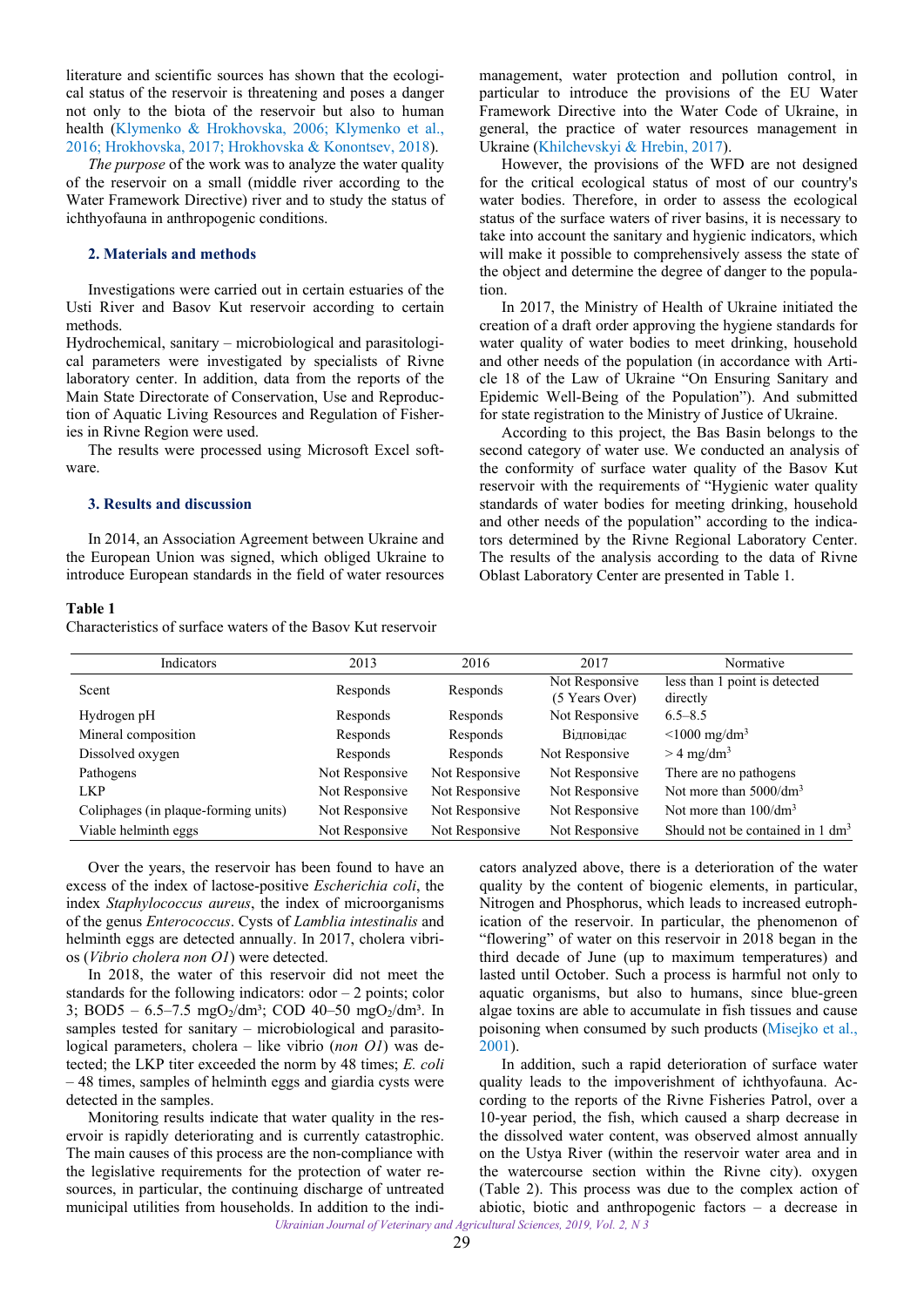<span id="page-2-0"></span>saturation due to increase in water temperature and increase of biomass of blue-green algae to the level of "flowering" of water due to anthropogenic eutrophication.

The greatest damage to the populations of fish that inhabit the Estuary during the fatalities was caused in 2012. When the estimated loss of fishery resources amounted to 377.4 thousand individuals, according to scientists and control bodies. In the subsequent period (2013–2016), the annual fatalities led to quite significant losses of populations of industrially valuable fauna. A significant loss of fishery resources was noted in 2017 – about 10.32 thousand.

#### **Table 2**

Results of accounting for dead fish on the Ustye River due to suffocation (according to the data of Rivne Fish Protection Patrol 2011–2017)

| $N_2$<br>$3/\Pi$ | Year | Plot of watercourse                                                              | Species composition of dead specimens of fish                                                                                               | Number of fish killed,<br>copies |
|------------------|------|----------------------------------------------------------------------------------|---------------------------------------------------------------------------------------------------------------------------------------------|----------------------------------|
|                  | 2011 | R. Ustya within the city of<br>Rivne                                             | Sander lucioperca, Rutilus rutilus,<br>Carassius gibelio, Leucaspius delineatus + Albur-<br>nus alburnus                                    | 14220                            |
|                  | 2012 | R. Ustya (upper basin of<br>Basov Kut reservoir and<br>within the city of Rivne) | Rutilus rutilus, Scardinius erythrophthalmus, Leu-<br>caspius delineatus, Perca fluviatilis, Carassius<br>gibelio, Tinca tinca, Esox lucius | 377400                           |
| 3                | 2013 | R. Ustya (upper basin of<br>Basov Kut reservoir)                                 | Rutilus rutilus, Perca fluviatilis                                                                                                          | 3034                             |
| 4                | 2014 | R. Ustya within the city of<br>Rivne                                             | Rutilus rutilus, Esox lucius, Alburnus alburnus,<br>Perca fluviatilis, Leucaspius delineatus                                                | 1558                             |
| 5                | 2015 | R. Ustya (upper basin of<br>Basov Kut reservoir)                                 | Rutilus rutilus, Perca fluviatilis, Sander lucioperca                                                                                       | 4656                             |
| 6                | 2016 | R. Ustya within the city of<br>Rivne                                             | Rutilus rutilus, Perca fluviatilis, Leucaspius delin-<br>eatus, Blicca bjoerkna                                                             | 3224                             |
| 7                | 2017 | R. Ustya within the city of<br>Rivne                                             | Rutilus rutilus, Leucaspius delineatus, Perca fluvi-<br>atilis, Carassius gibelio, Sander lucioperca, Abra-<br>mis brama, Blicca bjoerkna   | 10320                            |

Neglect of the protection of surface waters from pollution leads to danger during rest and depletion of the country's natural resources, in particular, species diversity of ichthyofauna and quality of fishery products. Conservation of aquatic ecosystems is an important task for society and, in this context, the positive experience of European Union countries on the restoration of quality and protection of surface waters should be exploited.

#### **4. Conclusions**

1. During 2013–2017 the basin Kut reservoir was found to have an excess of the index of lactose-positive *Escherichia coli*, the index of *Staphylococcus aureus*, the index of microorganisms of the genus *Enterococcus*. Cysts of *Lamblia intestinalis* and helminth eggs are detected annually. In 2017, cholera vibrios (*Vibrio cholera non O1*) were detected.

2. In 2018, the water of this reservoir did not meet the standards for the following indicators:  $odor - 2 points$ ; color 3; BOD5 – 6.5–7.5 mgO<sub>2</sub>/dm<sup>3</sup>; COD 40–50 mgO<sub>2</sub>/dm<sup>3</sup>. In samples tested for sanitary – microbiological and parasitological parameters, cholera – like vibrio (non O1) was detected; the LQP titer was  $> 240.000$  cu/dm<sup>3</sup>; *E. coli* > 240000, helminth eggs, giardia cysts were detected in the samples.

3. Water quality in the reservoir is deteriorating very quickly and is currently catastrophic. The deterioration of water quality by the content of biogenic elements, in particular, Nitrogen and Phosphorus, which leads to increased eutrophication of the reservoir. In particular, the phenomenon of "flowering" of water on this reservoir in 2018 began in the third decade of June (up to maximum temperatures) and lasted until October.

4. The greatest damage to the populations of fish found in the Estuary during the fatalities was caused in 2012. When the estimated loss of fishery resources amounted to 377.4 thousand individuals, according to scientists and control bodies. In the subsequent period (2013–2016), the annual fatalities led to quite significant losses of populations of industrially valuable fauna. A significant loss of fishery resources was noted in 2017 – about 10.32 thousand.

# **References**

- Davydov, O. N., Abramov, A. V., & Temnihanov, Ju. D. (2007). Veterinarno-sanitarnyj kontrol' pishhevyh gidrobiontov. Cherkassy, uzd-vo "ANT" (in Russian).
- [Dudnyk, S. V., & Yevtushenko, M. Iu. \(2013\). Vodna toksykolo](https://nubip.edu.ua/sites/default/files/u104/%D0%92%D0%BE%D0%B4%D0%BD%D0%B0%20%D1%82%D0%BE%D0%BA%D1%81%D0%B8%D0%BA%D0%BE%D0%BB%D0%BE%D0%B3%D1%96%D1%8F-%D0%BC%D0%BE%D0%BD%D0%BE%D0%B3%D1%80%D0%B0%D1%84%D1%96%D1%8F.pdf)hiia: osnovni teoretychni polozhennia ta yikhnie praktychne zastosuvannia [Monohrafiia]. K.: Vyd-vo Ukrainskoho fitosotsiolohichnoho tsentru. https://nubip.edu.ua/sites/default/ files/u104/Водна%20токсикологія-монографія.pdf (in Ukrainian).
- Fedorovych, О. V., Gutyj, B. V., Fedorovych, V. S., & Chornyi, I. [O. \(2019\). Epizootic situation on fish invasion diseases in the](https://doi.org/10.32718/nvlvet9617)  waters of Ukraine. *Scientific Messenger of Lviv National University of Veterinary Medicine and Biotechnologies. Series: Veterinary sciences*, 21(96), 95–100. doi: 10.32718/nvlvet9617.
- [Grynevych, N., Sliusarenko, A., Dyman, T., Sliusarenko, S., Gutyj,](https://www.ujecology.com/abstract/etiology-and-histopathological-alterations-in-some-body-organs-of-juvenile-rainbow-trout-oncorhynchus-mykiss-walbaum-179-132.html)  B., Kukhtyn, M., Hunchak, V. & Kushnir, V. (2018). Etiology and histopathological alterations in some body organs of juvenile rainbow trout Oncorhynchus mykiss (Walbaum, 1792) at nitrite poisoning. *Ukrainian Journal of Ecology*, 8(1), 402– 408. doi: 10.15421/2018\_228.
- [Hrokhovska, Yu. R. \(2017\). Antropohenez i prisnovodni ekosys](http://nbuv.gov.ua/UJRN/tnveconn_2017_97_36)temy: retrospektsiia ta suchasni problemy. *Tavriiskyi naukovyi visnyk: Naukovyi zhurnal*, 97, 207–215. [http://nbuv.gov.ua/UJRN/tnveconn\\_2017\\_97\\_36](http://www.irbis-nbuv.gov.ua/cgi-bin/irbis_nbuv/cgiirbis_64.exe?I21DBN=LINK&P21DBN=UJRN&Z21ID=&S21REF=10&S21CNR=20&S21STN=1&S21FMT=ASP_meta&C21COM=S&2_S21P03=FILA=&2_S21STR=tnveconn_2017_97_36) (in Ukrainian).